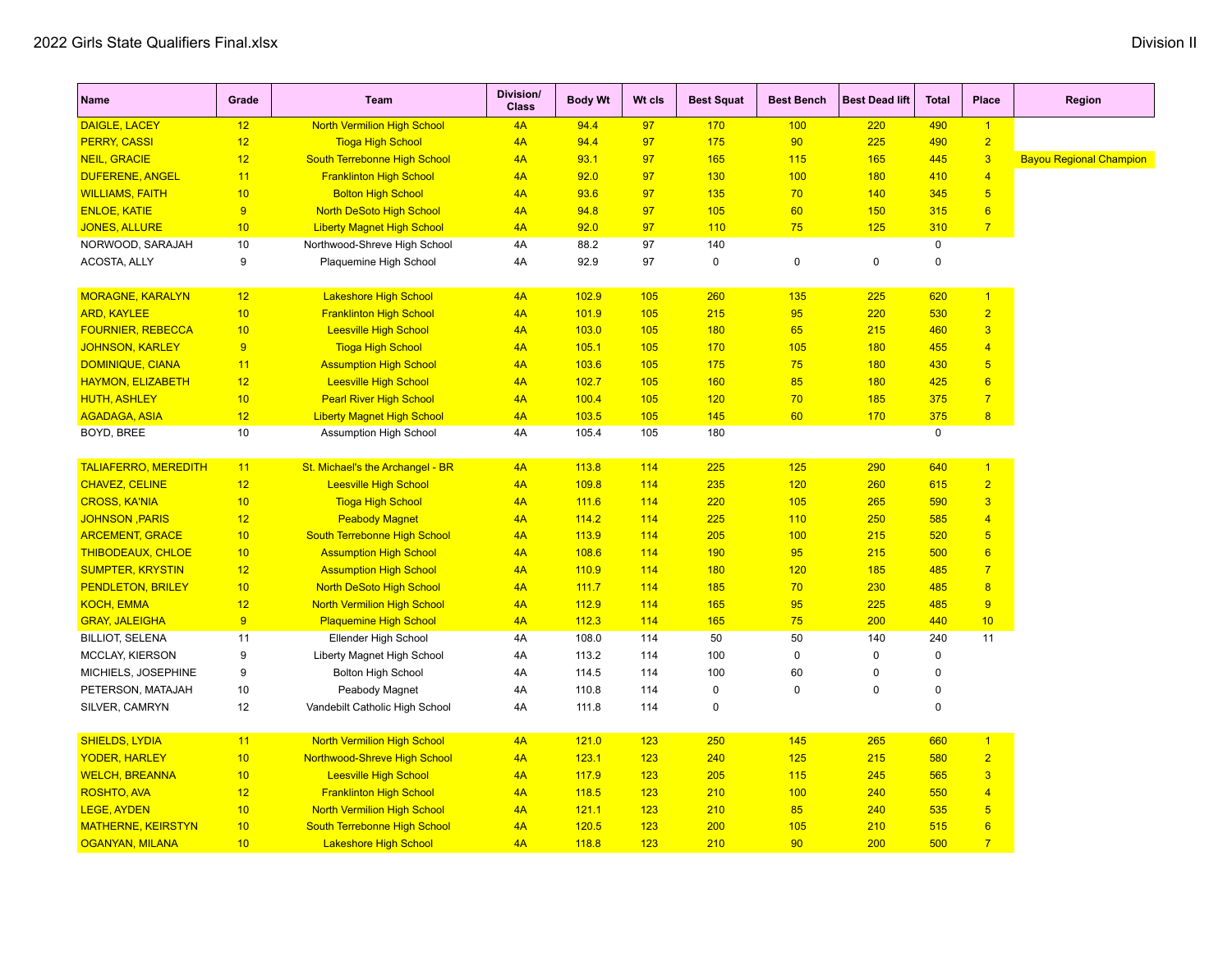| <b>Name</b>                | Grade | <b>Team</b>                           | Division/<br><b>Class</b> | <b>Body Wt</b> | Wt cls | <b>Best Squat</b> | <b>Best Bench</b> | <b>Best Dead lift</b> | <b>Total</b> | Place          | <b>Region</b>                  |
|----------------------------|-------|---------------------------------------|---------------------------|----------------|--------|-------------------|-------------------|-----------------------|--------------|----------------|--------------------------------|
| <b>THOMPSON, KATELYN</b>   | 12    | <b>Peabody Magnet</b>                 | 4A                        | 120.6          | 123    | <b>185</b>        | 95                | 215                   | 495          | 8              |                                |
| <b>HEBERT, MOLLY</b>       | 12    | <b>Assumption High School</b>         | 4A                        | 115.3          | 123    | 190               | 85                | 205                   | 480          | 9              |                                |
| <b>GIDDENS, ANNA</b>       | 9     | <b>North DeSoto High School</b>       | 4A                        | 120.4          | 123    | 190               | 85                | 205                   | 480          | 10             |                                |
| ANDERS, ZARIA              | 12    | Pearl River High School               | 4A                        | 118.8          | 123    | 165               | 80                | 200                   | 445          | 11             |                                |
| CARLIN, TONI               | 10    | Plaquemine High School                | 4A                        | 121.1          | 123    | 150               | 85                | 205                   | 440          | 12             |                                |
| BOTELER, ONYCAH            | 10    | Pearl River High School               | 4A                        | 117.5          | 123    | 160               | 75                | 180                   | 415          | 13             |                                |
| DIX, GEORGIA               | 9     | Northwood-Shreve High School          | 4A                        | 118.2          | 123    | 180               |                   |                       | 0            |                |                                |
| SPEARS, HANNAH             | 12    | Franklinton High School               | 4A                        | 121.8          | 123    | 190               |                   |                       | $\mathbf 0$  |                |                                |
| <b>WHITE, HARLEY</b>       | 12    | South Terrebonne High School          | 4A                        | 131.0          | 132    | 315               | 165               | 335                   | 815          | $\vert$ 1      | <b>Bayou Regional Champion</b> |
| <b>SCHILLING, MARLEIGH</b> | 11    | <b>Franklinton High School</b>        | 4A                        | 129.0          | 132    | 300               | 130               | 280                   | 710          | 2 <sup>2</sup> |                                |
| <b>LANDRY, SADIE</b>       | 11    | <b>Assumption High School</b>         | 4A                        | 130.3          | 132    | 290               | 125               | 280                   | 695          | 3 <sup>5</sup> |                                |
| <b>DONG, JENNIFER</b>      | 10    | <b>Franklinton High School</b>        | 4A                        | 123.9          | 132    | 245               | 120               | 290                   | 655          | $\overline{4}$ |                                |
| <b>VICE, MAKAYLA</b>       | 11    | <b>North Vermilion High School</b>    | 4A                        | 127.8          | 132    | 205               | <b>115</b>        | 260                   | 580          | $5\phantom{1}$ |                                |
| <b>GRANGER, HALLIE</b>     | 12    | <b>North DeSoto High School</b>       | 4A                        | 130.5          | 132    | 230               | 100               | 240                   | 570          | 6              |                                |
| <b>MATTHEWS, MADELINE</b>  | 10    | <b>Northwood-Shreve High School</b>   | 4A                        | 125.5          | 132    | 185               | 95                | 235                   | 515          | $\overline{7}$ |                                |
| <b>BENTON, RILEY</b>       | 12    | <b>North DeSoto High School</b>       | 4A                        | 129.2          | 132    | 160               | 85                | 255                   | 500          | $\overline{8}$ |                                |
| <b>PELLEGRIN, MADISON</b>  | 11    | South Terrebonne High School          | 4A                        | 128.1          | 132    | 180               | 95                | 215                   | 490          | 9              |                                |
| <b>CASTAGNOS, SARA</b>     | 11    | <b>Assumption High School</b>         | 4A                        | 129.4          | 132    | <b>185</b>        | 100               | 205                   | 490          | 10             |                                |
| SHIELDS, CASEY             | 10    | Northwood-Shreve High School          | 4A                        | 128.5          | 132    | 180               | 85                | 185                   | 450          | 11             |                                |
| BORDELON, RYAN             | 10    | Vandebilt Catholic High School        | 4A                        | 127.9          | 132    | 150               | 65                | 215                   | 430          | 12             |                                |
| PROVOST, VICTORIA          | 10    | St. Michael's the Archangel - BR      | 4A                        | 130.3          | 132    | 165               | 65                | 200                   | 430          | 13             |                                |
| HOOKER, MARISA             | 12    | Liberty Magnet High School            | 4A                        | 130.5          | 132    | 155               | 85                | 185                   | 425          | 14             |                                |
| PATIN, NEVAEH              | 10    | Liberty Magnet High School            | 4A                        | 128.4          | 132    | 135               | 70                | 180                   | 385          | 15             |                                |
| <b>BROOKS, RAELEIGH</b>    | 9     | Pearl River High School               | 4A                        | 123.7          | 132    | 115               | 60                | 145                   | 320          | 16             |                                |
| LEBLANC, BAILEY            | 11    | North Vermilion High School           | 4A                        | 129.0          | 132    | 0                 | $\pmb{0}$         | $\mathbf 0$           | 0            |                |                                |
| <b>TRAN, TRUC</b>          | 12    | South Terrebonne High School          | 4A                        | 145.6          | 148    | 295               | 125               | 265                   | 685          | $\mathbf{1}$   |                                |
| <b>REMEDES, KELCIE</b>     | 12    | <b>North DeSoto High School</b>       | 4A                        | 140.8          | 148    | 275               | 135               | 270                   | 680          | $\overline{2}$ |                                |
| <b>NELSON, MICAH</b>       | 12    | <b>Peabody Magnet</b>                 | 4A                        | 139.8          | 148    | 275               | 105               | 295                   | 675          | 3              |                                |
| <b>NEAL, CILECIA</b>       | 11    | <b>Tioga High School</b>              | 4A                        | 142.6          | 148    | 265               | 115               | 280                   | 660          | $\overline{4}$ |                                |
| RICHARDSON, SHAMIYAH       | 12    | <b>Bolton High School</b>             | 4A                        | 146.5          | 148    | 250               | 105               | 290                   | 645          | $\overline{5}$ |                                |
| <b>LANEHEART, TYYANNA</b>  | 11    | <b>Peabody Magnet</b>                 | 4A                        | 135.5          | 148    | 230               | 115               | 275                   | 620          | 6              |                                |
| <b>DUFRENE, MADDIE</b>     | 9     | <b>Vandebilt Catholic High School</b> | 4A                        | 148.1          | 148    | 230               | 115               | 265                   | 610          | $\overline{7}$ |                                |
| <b>BENNETT, BAILEE</b>     | 12    | <b>Leesville High School</b>          | 4A                        | 141.0          | 148    | 245               | 110               | 245                   | 600          | $\overline{8}$ |                                |
| <b>GIBBS, ANAH</b>         | 9     | <b>North Vermilion High School</b>    | 4A                        | 144.2          | 148    | <b>225</b>        | 130               | 245                   | 600          | 9              |                                |
| <b>VEAL, LA'NYIA</b>       | 10    | <b>Tioga High School</b>              | 4A                        | 144.8          | 148    | 215               | 105               | 275                   | 595          | 10             |                                |
| WILKS, REILLY              | 10    | St. Michael's the Archangel - BR      | 4A                        | 145.3          | 148    | 235               | 100               | 260                   | 595          | 11             |                                |
| TRAM, ISABEL               | 10    | St. Michael's the Archangel - BR      | 4A                        | 142.3          | 148    | 220               | 95                | 260                   | 575          | 12             |                                |
| APPLEGATE, BROOKE          | 12    | Salmen High School                    | 4A                        | 144.8          | 148    | 220               | 120               | 225                   | 565          | 13             |                                |
| ANZOLA, MARIA              | 12    | Northwood-Shreve High School          | 4A                        | 137.8          | 148    | 205               | 85                | 270                   | 560          | 14             |                                |
| LAMBERT, ISABELLA          | 10    | Franklinton High School               | 4A                        | 148.7          | 148    | 225               | 100               | 215                   | 540          | 15             |                                |
| <b>MOLLERE, TAYLA</b>      | 11    | <b>Assumption High School</b>         | 4A                        | 137.8          | 148    | 195               | 80                | 195                   | 470          | 16             |                                |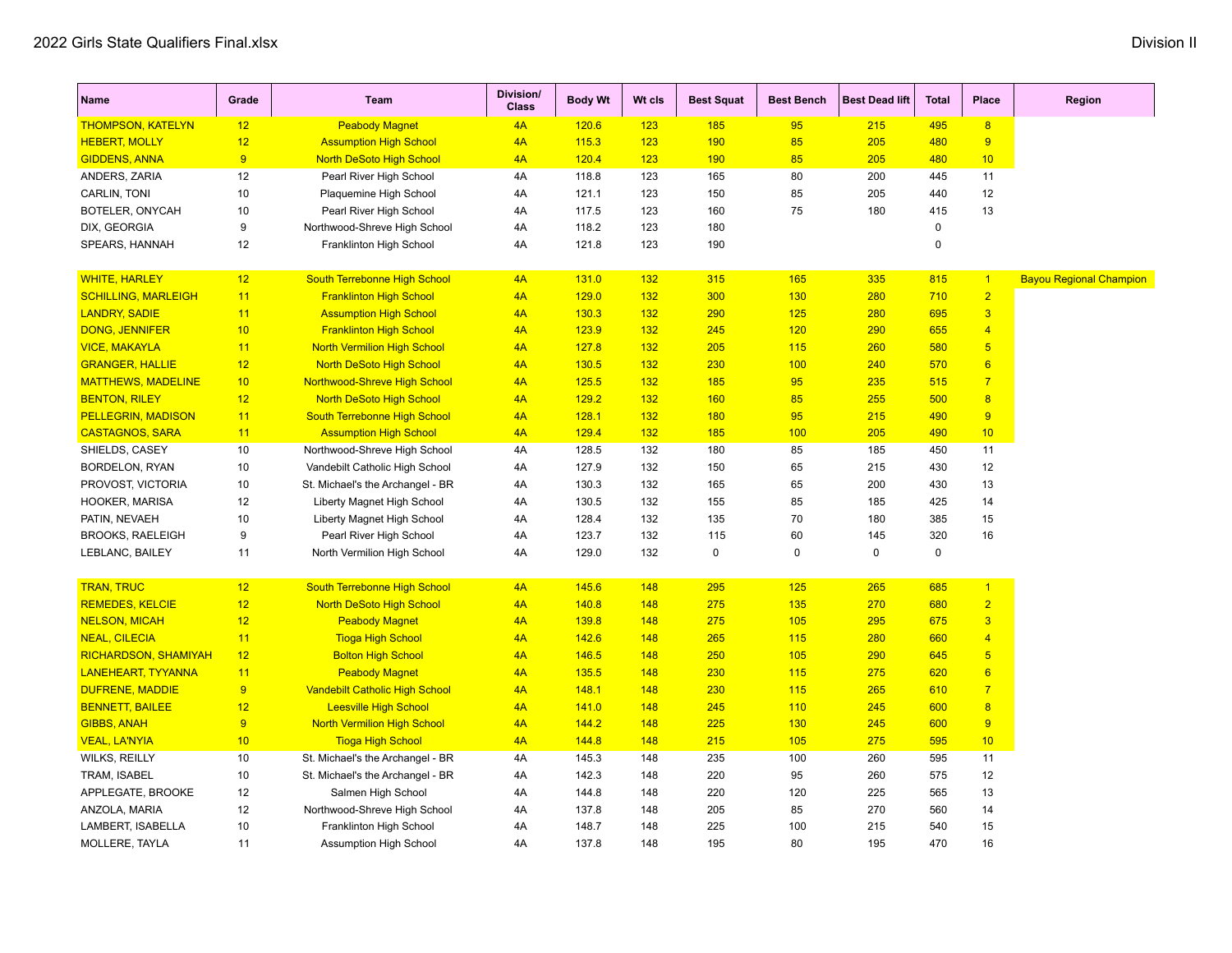| <b>Name</b>               | Grade | <b>Team</b>                           | Division/<br><b>Class</b> | <b>Body Wt</b> | Wt cls | <b>Best Squat</b> | <b>Best Bench</b> | <b>Best Dead lift</b> | <b>Total</b> | Place                | <b>Region</b>                    |
|---------------------------|-------|---------------------------------------|---------------------------|----------------|--------|-------------------|-------------------|-----------------------|--------------|----------------------|----------------------------------|
| TEJEEDA, ALEXIS           | 11    | Beau Chene High School                | 4A                        | 144.2          | 148    | 165               | 75                | 210                   | 450          | 17                   |                                  |
| SHORTEN, MADISON          | 11    | Pearl River High School               | 4A                        | 139.5          | 148    | 140               | 85                | 205                   | 430          | 18                   |                                  |
| RIZZUTO, CHLOE            | 9     | Pearl River High School               | 4A                        | 138.6          | 148    | 140               | 55                | 180                   | 375          | 19                   |                                  |
| NAQUIN, ZOE               | 11    | Ellender High School                  | 4A                        | 147.4          | 148    | 150               | 60                | 0                     | $\mathbf 0$  |                      |                                  |
|                           |       |                                       |                           |                |        |                   |                   |                       |              |                      |                                  |
| <b>PAUL, SAMANTHA</b>     | 11    | <b>Tioga High School</b>              | 4A                        | 161.7          | 165    | 315               | 185               | 335                   | 835          | $\blacktriangleleft$ | <b>Central Regional Champion</b> |
| <b>BUROKER, SHELBY</b>    | 10    | <b>North Vermilion High School</b>    | 4A                        | 161.7          | 165    | 285               | 140               | 280                   | 705          | $\overline{2}$       | <b>West Regional Champion</b>    |
| <b>JOHNSON, ALEXIS</b>    | 12    | <b>Tioga High School</b>              | 4A                        | 161.0          | 165    | 250               | 145               | 265                   | 660          | $\overline{3}$       |                                  |
| <b>CURTIS, CAMERON</b>    | 11    | <b>North DeSoto High School</b>       | 4A                        | 149.6          | 165    | 245               | 115               | 295                   | 655          | $\overline{4}$       |                                  |
| <b>HOLLOWAY, LYASIA</b>   | 9     | <b>Leesville High School</b>          | 4A                        | 160.4          | 165    | 235               | 130               | 290                   | 655          | $5\overline{)}$      |                                  |
| <b>HEMPHILL, ADDYSON</b>  | 10    | Northwood-Shreve High School          | 4A                        | 161.8          | 165    | 245               | 115               | 295                   | 655          | 6                    |                                  |
| <b>DAVIS, EMILY</b>       | 11    | <b>Assumption High School</b>         | 4A                        | 156.4          | 165    | 270               | 135               | 240                   | 645          | $\overline{7}$       |                                  |
| <b>LOUP, CHRISTIAN</b>    | 12    | <b>Franklinton High School</b>        | 4A                        | 154.1          | 165    | 230               | 130               | 275                   | 635          | 8                    |                                  |
| <b>LEE, ALYSSA</b>        | 12    | <b>Pearl River High School</b>        | 4A                        | 155.3          | 165    | 245               | 110               | 265                   | 620          | 9                    |                                  |
| <b>DUPLANTIS, ALYSSE</b>  | 10    | <b>Vandebilt Catholic High School</b> | 4A                        | 156.9          | 165    | 270               | 90                | 250                   | 610          | 10 <sup>°</sup>      |                                  |
| NAQUIN, KEIANNA           | 11    | South Terrebonne High School          | 4A                        | 157.2          | 165    | 270               | 105               | 235                   | 610          | 11                   |                                  |
| SANDERS, ALEXIS           | 10    | Northwood-Shreve High School          | 4A                        | 164.1          | 165    | 225               | 100               | 275                   | 600          | 12                   |                                  |
| STANFIELD, KENNEDY        | 12    | Breaux Bridge High School             | 4A                        | 164.6          | 165    | 220               | 120               | 250                   | 590          | 13                   |                                  |
| <b>BUCKLEY, KARIAH</b>    | 11    | Pearl River High School               | 4A                        | 156.5          | 165    | 155               | 75                | 250                   | 480          | 14                   |                                  |
| DOMANGE, AVA              | 10    | Vandebilt Catholic High School        | 4A                        | 155.1          | 165    | 155               | 90                | 200                   | 445          | 15                   |                                  |
| ODOM, ALEXIS              | 9     | Liberty Magnet High School            | 4A                        | 154.6          | 165    | 100               | 65                | 165                   | 330          | 16                   |                                  |
|                           |       |                                       |                           |                |        |                   |                   |                       |              |                      |                                  |
| <b>ROBINSON, CHLOE</b>    | 12    | <b>Leesville High School</b>          | 4A                        | 166.8          | 181    | 305               | 165               | 325                   | 795          | $\blacktriangleleft$ |                                  |
| <b>LEBOUEF, ANGEL</b>     | 12    | <b>North Vermilion High School</b>    | 4A                        | 166.4          | 181    | 300               | 145               | 300                   | 745          | $\overline{2}$       |                                  |
| <b>SEEDERS, KYNLIE</b>    | 10    | Northwood-Shreve High School          | 4A                        | 171.1          | 181    | 280               | 125               | 255                   | 660          | $\overline{3}$       |                                  |
| <b>TIPTON, KAMRYN</b>     | 9     | <b>Tioga High School</b>              | 4A                        | 167.8          | 181    | 270               | 105               | 270                   | 645          | $\overline{4}$       |                                  |
| <b>ARKANSAS, DESTINY</b>  | 9     | Northwood-Shreve High School          | 4A                        | 171.7          | 181    | 215               | 125               | 245                   | 585          | $5\overline{)}$      |                                  |
| <b>CHATELAIN, MADELYN</b> | 10    | <b>Lakeshore High School</b>          | 4A                        | 171.4          | 181    | 220               | 125               | 235                   | 580          | $6\overline{6}$      |                                  |
| <b>FLEMING, AMBER</b>     | 12    | <b>Assumption High School</b>         | 4A                        | 172.0          | 181    | 225               | 95                | 220                   | 540          | $\overline{7}$       |                                  |
| <b>LAVIOLETTE, GRACI</b>  | 11    | <b>Breaux Bridge High School</b>      | 4A                        | 173.5          | 181    | 200               | 110               | 215                   | 525          | 8                    |                                  |
| <b>GREGG, HANNAH</b>      | 11    | <b>North DeSoto High School</b>       | 4A                        | 165.4          | 181    | 190               | 100               | 225                   | 515          | 9                    |                                  |
| <b>BROUSSARD, MYA</b>     | 9     | <b>Plaquemine High School</b>         | 4A                        | 176.1          | 181    | 190               | 85                | 240                   | 515          | 10 <sup>°</sup>      |                                  |
| GIBSON, KATIE             | 9     | North DeSoto High School              | 4A                        | 165.8          | 181    | 205               | 90                | 200                   | 495          | 11                   |                                  |
|                           |       |                                       |                           |                |        |                   |                   |                       |              |                      |                                  |
| <b>LANDRY, TAYTE</b>      | 11    | <b>Franklinton High School</b>        | 4A                        | 194.5          | 198    | 330               | 140               | 260                   | 730          | $\blacktriangleleft$ |                                  |
| <b>PLEDGER, TRINITY</b>   | 12    | <b>South Terrebonne High School</b>   | 4A                        | 194.4          | 198    | 255               | 120               | 330                   | 705          | $\overline{2}$       |                                  |
| <b>MORALES, ALLIE</b>     | 11    | <b>Plaquemine High School</b>         | 4A                        | 186.9          | 198    | 235               | 125               | 305                   | 665          | $\overline{3}$       |                                  |
| <b>BEASLEY, DESTINY</b>   | 11    | <b>Salmen High School</b>             | 4A                        | 189.7          | 198    | 250               | 115               | 290                   | 655          | $\overline{4}$       |                                  |
| <b>ROBINSON, KAYLEE</b>   | 10    | <b>Leesville High School</b>          | 4A                        | 193.3          | 198    | 225               | 125               | 265                   | 615          | $5\overline{)}$      |                                  |
| <b>DUPRE, JULIE</b>       | 12    | South Terrebonne High School          | 4A                        | 193.3          | 198    | 225               | 130               | 230                   | 585          | 6                    |                                  |
| <b>ELLIOTT, KARA</b>      | 10    | Northwood-Shreve High School          | 4A                        | 194.5          | 198    | 215               | 125               | 235                   | 575          | $\overline{7}$       |                                  |
| POFF, JAYDE               | 11    | <b>Pearl River High School</b>        | 4A                        | 196.9          | 198    | 195               | 115               | 255                   | 565          | 8                    |                                  |
| <b>BEAVERS, KYLIE</b>     | 10    | <b>Tioga High School</b>              | 4A                        | 193.5          | 198    | 225               | 85                | 250                   | 560          | 9                    |                                  |